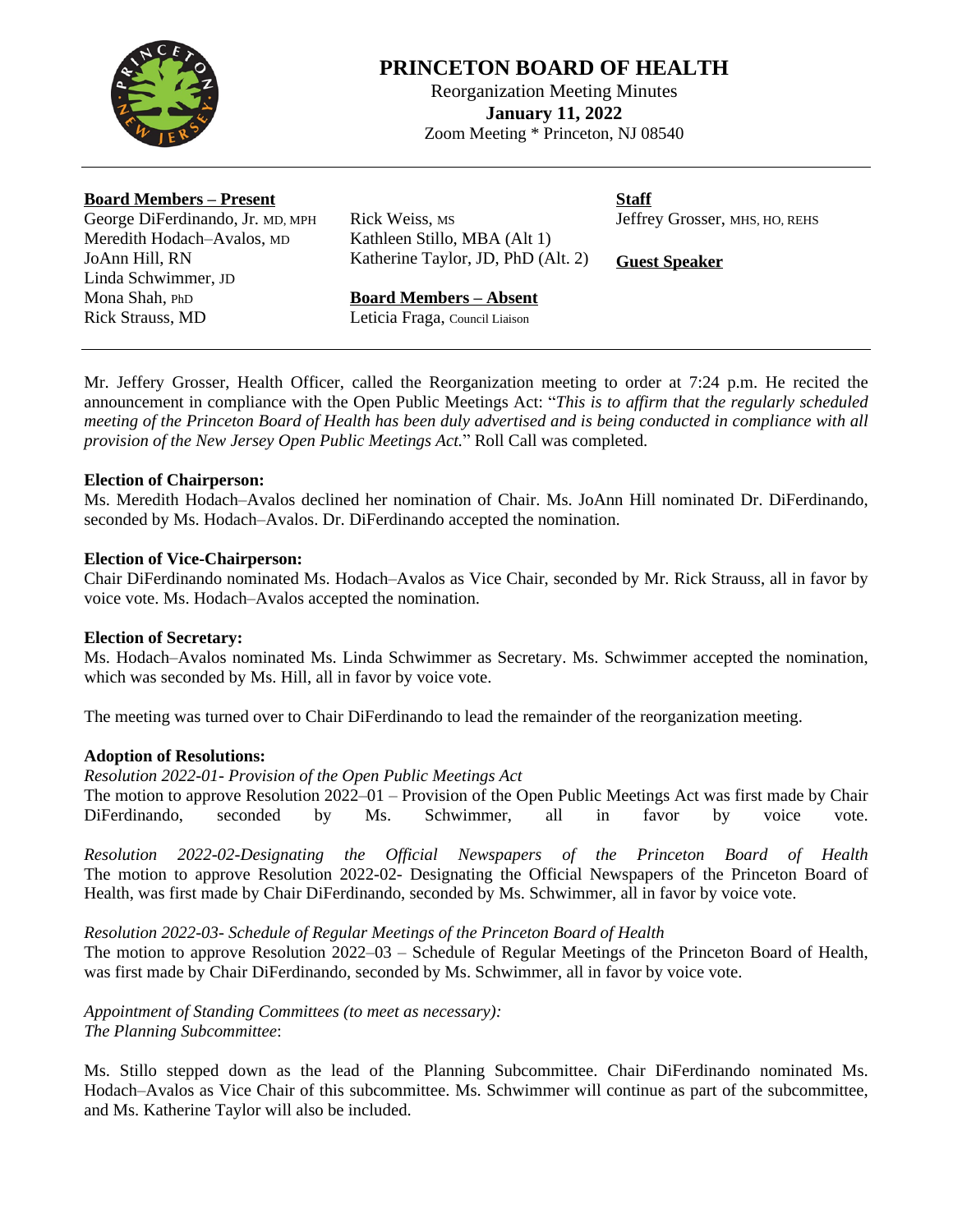Chair DiFerdinando welcomed Ms. Taylor aboard, and spoke about her recent appointment as the second alternate to the BOH. Ms. Taylor introduced herself to all present and spoke about her professional background and experience, as well as her excitement to work with everyone. She was greeted and welcomed by all present.

Ms. Schwimmer discussed, as a group, some of the others committees and what the BOH's needs are, along with goals and priorities for 2022. She spoke about the current specific nature of some of the committees, and how she recommends they should be broadened to cover more topics.

### *Structural Racism and COVID Subcommittees*:

Chair DiFerdinando suggested deferring the Structural Racism and COVID committees until the next monthly BOH meeting in February 2022, that way the Planning Subcommittee will have time to meet and speak about the issues that Ms. Schwimmer raised about the subcommittees, and could make a proposal to the board as to how to structure the rest of its committees. All present concurred with the deferral.

Ms. Mona Shah also asked if the Planning Committee could also advise on participation in the Princeton Alcohol and Drug Alliance (PADA) and other groups that the BOH is involved with and possible expansion of groups or stand-alones. In response to Chair DiFerdinando's question about attending PADA, Princeton Environmental Commission (PEC) and other BCC meetings, Ms. Stilo added that BOH member attendance is not always necessary. Chair DiFerdinando suggested drafting a letter to other BCC's that the BOH could review at the next meeting. The letter would offer the BOH's advice of counsel as needed. Ms. Linda Schwimmer expanded on this topic and spoke at length about attending these other meetings, and what would be the most efficient way to use the BOH's attendance at other meetings or with other groups. Ms. Taylor spoke about BCC's working more together to come up with solutions rather than having issues be assigned to a taskforce. Ms. Hoch-Avalos asked Ms. Schwimmer's thoughts on having an appointed person attend other meetings or having a rotating person assigned. She explained the process and that there could only be about 1-2 board members in attendance at those meetings.

*Cannabis Task Force*: Ms. Hoch-Avalos asked Chair DiFerdinando whether a regular representative was needed on this taskforce going forward. Ms. Stilo said yes, and elaborated on this need. She also added that it is timedependent to have this representative. Chair DiFerdinando spoke about the possibility of attending, time permitting, but will also need to review the material. For now, he will manage attending the meetings though he is not the representative. Ms. Hill also offered to share her attendance at those meetings as needed.

### **Adjournment**

Chair DiFerdinando made a motion, with unanimous consent, to close the Reorganizational Meeting at 7:53 pm and convene to the Regular Meeting.

Respectfully submitted by:

*Paula Alexeev* Recording Secretary Princeton Board of Health

\_\_\_\_\_\_\_\_\_\_\_\_\_\_\_\_\_\_\_\_\_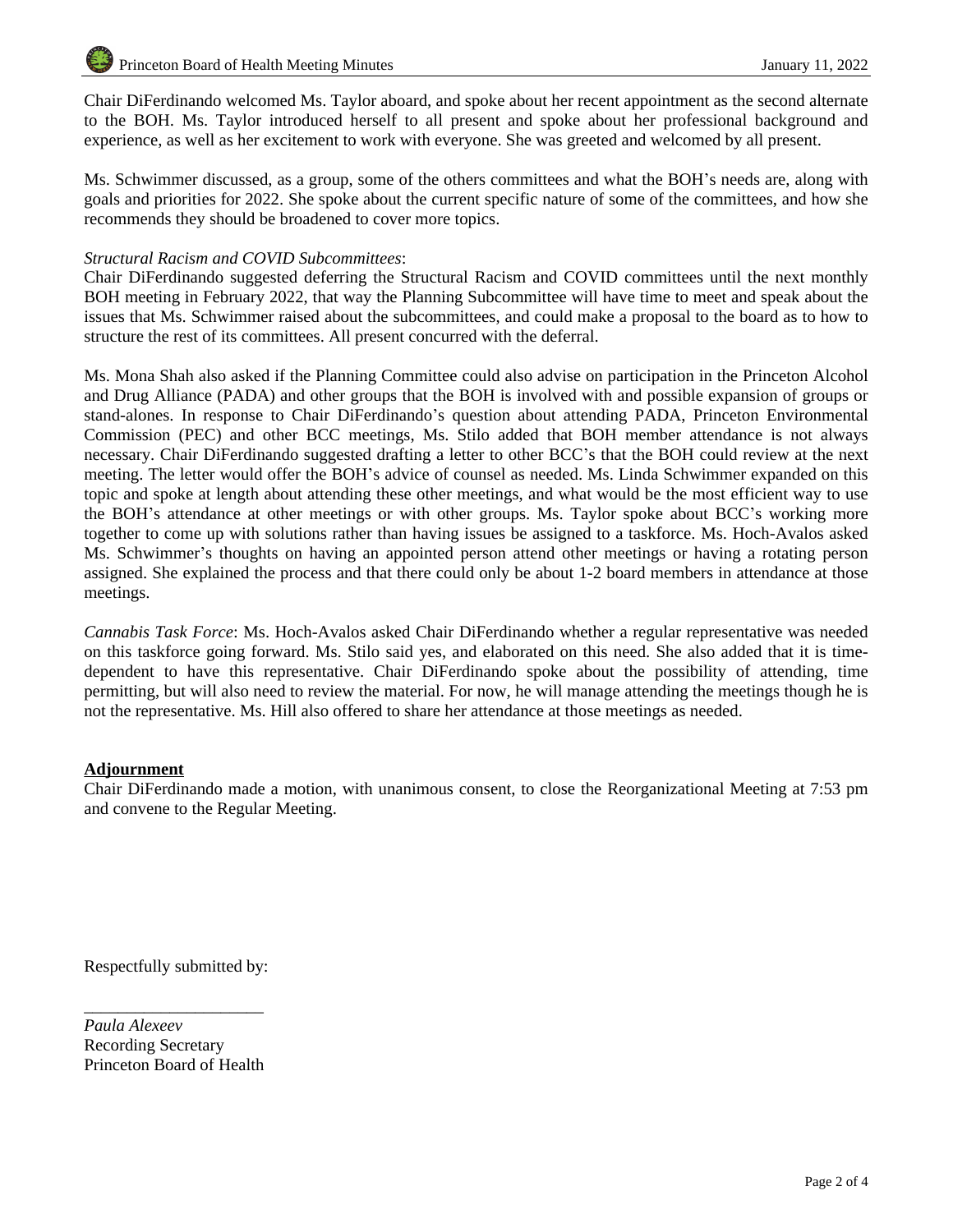

# **PRINCETON BOARD OF HEALTH**

Regular Meeting Minutes **January 11, 2022** Zoom Meeting \* Princeton, NJ 08540

### **Board Members – Present**

George DiFerdinando, Jr. MD, MPH Meredith Hodach–Avalos, MD JoAnn Hill, RN Linda Schwimmer, JD Mona Shah, PhD Rick Strauss, MD

Rick Weiss, MS Kathleen Stillo, MBA (Alt 1) Katherine Taylor, JD, PhD (Alt. 2) **Staff**

Jeffrey Grosser, MHS, HO, REHS

**Guest Speaker**

### **Board Members – Absent**

Leticia Fraga, Council Liaison

Chair DiFerdinando, called the Regular meeting to order at 7:53 p.m. He recited the announcement in compliance with the Open Public Meetings Act: "*This is to affirm that the regularly scheduled meeting of the Princeton* Board of Health have been duly advertised and are being conducted in compliance with all provision of the New *Jersey Open Public Meetings Act.*" Roll Call was completed.

### **Public Comment/Guest Speaker:**

No comment.

### **Minutes:**

Chair DiFerdinando addressed the minutes from the December 14, 2021 BOH meeting. After review, there were no comments or proposed edits. Ms. Linda Schwimmer motioned to approve the minutes from the BOH meetings on December 14, 2021, seconded by Ms. Mona Shah. Chair DiFerdinando approved the minutes without any amendments.

### **Monthly Report**:

Mr. Jeffrey Grosser gave a report on the current status of COVID-19 in Princeton, stating that cases here continue to increase at a rate not yet seen before in the pandemic. To combat that, the Princeton Health Department (PHD) hosted clinics over the past few weeks for boosters. PHD has clinics planned through February 2022 providing COVID-19 vaccinations for all age groups. Since the last BOH meeting in December, the Princeton Health Department (PHD) hosted 3 clinics. On 12/14/21, PHD hosted a leftover clinic for individuals unable to schedule appointments -37 were vaccinations performed. On 12/15/21- the PHD hosted a clinic at Blue Point Grill for several different restaurant workers, 26 vaccinations were performed. The PHD also participated in Boost NJ day on 12/15/21. Over 250 vaccinations performed.

PHD also hosted a clinic on 12/21/21 for Princeton Public School students, staff, and families. 400 vaccinations were performed. This clinic primarily focused on second dose Pfizer vaccines for children 5-11 years old. School staff assisted with clinic operations.

He added that effective at 5:00am on Thursday, 01/20/22, the Princeton Office of Emergency Management (OEM) is reinstating the mask mandate to go into effect for all in-door areas of public accommodation. Mr. Rick Strauss asked about what was and was not allowed in regard to this mandate. He expressed concern and confusion over the guidance being a step backwards, since it appeared that no masks would be required in public in-door areas if 6ft of social distancing was maintained. Mr. Grosser clarified the matter and added that masks would still have to be worn in all public in-door areas in Princeton after this mandate goes into effect. Other board members also expressed their confusion about social distancing and enforcement of wearing masks. Chair DiFerdinando suggested the addition of a question and answer section to the local mask mandate press release. Mr. Grosser explained the process that this